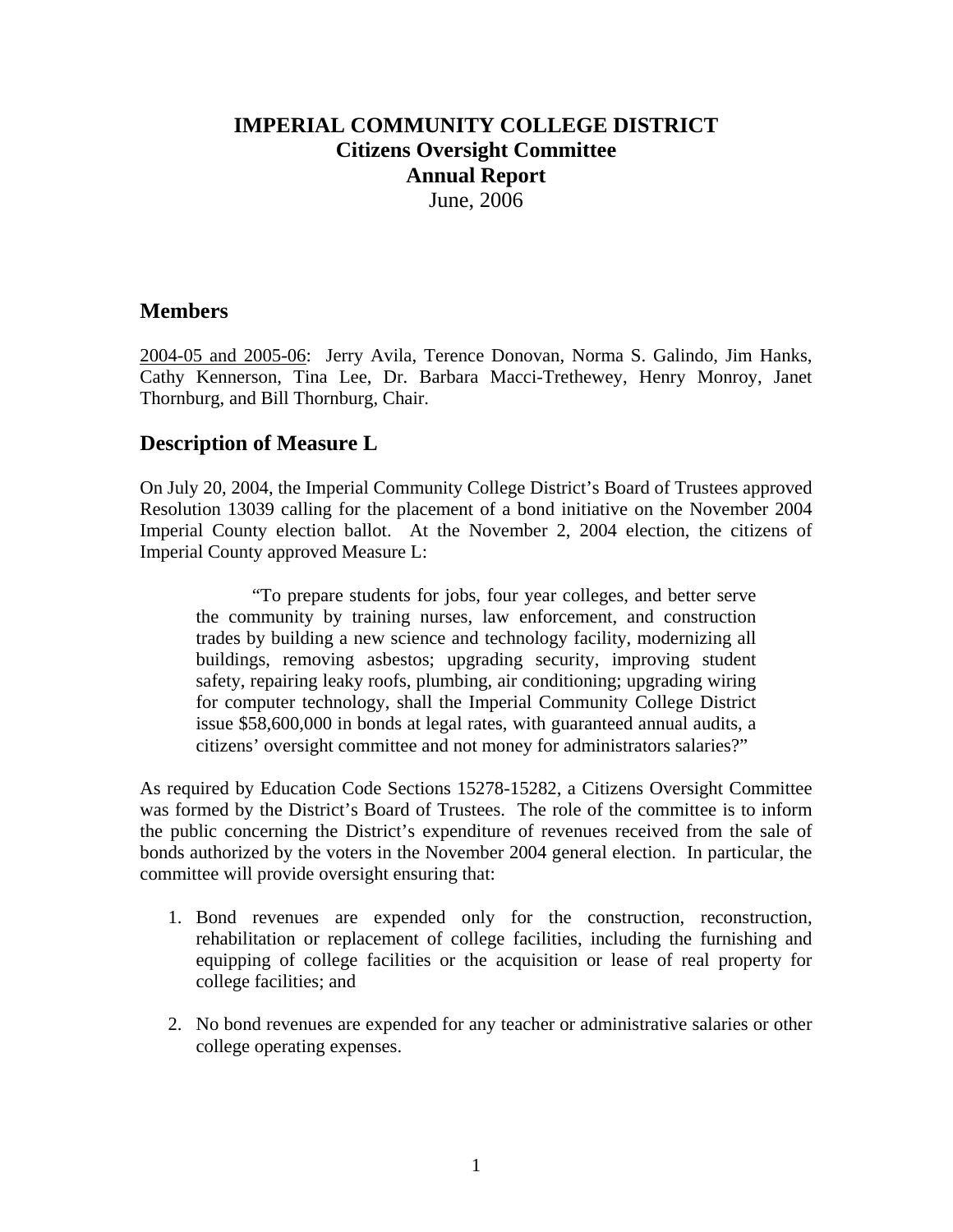To carry out its role, the Citizens Oversight Committee may:

- 1. Receive and review copies of the annual independent performance audit conducted to ensure that the bond revenue has been expended only on the specific projects listed in the bond proposition;
- 2. Receive and review copies of the annual independent financial audit of the bond revenue;
- 3. Inspect college facilities and grounds to ensure that the bond revenue is expended in compliance with the requirements of paragraph (3) of subdivision (b) of Section 1 of Article XIIIA of the California Constitution;
- 4. Receive and review copies of deferred maintenance proposal or plans developed by the district; and
- 5. Review efforts by the District to maximize bond revenues by implementing various cost savings measures.

# **Meetings**

Meetings of the Citizens Oversight Committee have been held on a quarterly basis. The Committee meetings have been facilitated by the Dean of Business Services, with expenditure reports prepared by the Business Office, reports on maintenance projects provided by the Director of Maintenance, and reports on construction projects provided by Jimmy Sanders, architect.

# **Distribution of Measure L Funds**

In January 2005, the District authorized the sale and issuance of the General Obligation Bonds, Series 2005 in the amount of \$24.5 million. The Series 2005A bonds represent the first series under the \$58.6 million authorization. Proceeds from the sale of the bonds will be used to finance the addition and modernization of college facilities for the District. Interest is payable February 1 and August 1, commending August 1, 2005 at rates ranging from 3.30% to 7.00%. Principal is payable August 1, commencing August 1, 2006 and through the maturity date of August 1, 2029.

Future bond issuances are planned as the assessed valuation of the District allows. The next sale of bonds is tentatively planned for Fall 2007.

# **Management of the Bond Program**

The Measure L bond program is being centrally managed as a total District responsibility. Supporting the Board of Trustees and the Superintendent/President in the administration of this program at the District level is the Interim Dean of Business Services, with assistance from Jimmy Sanders, Architect. As in all professional appointments within the bond program, Jimmy Sanders was selected as the architect for all bond projects after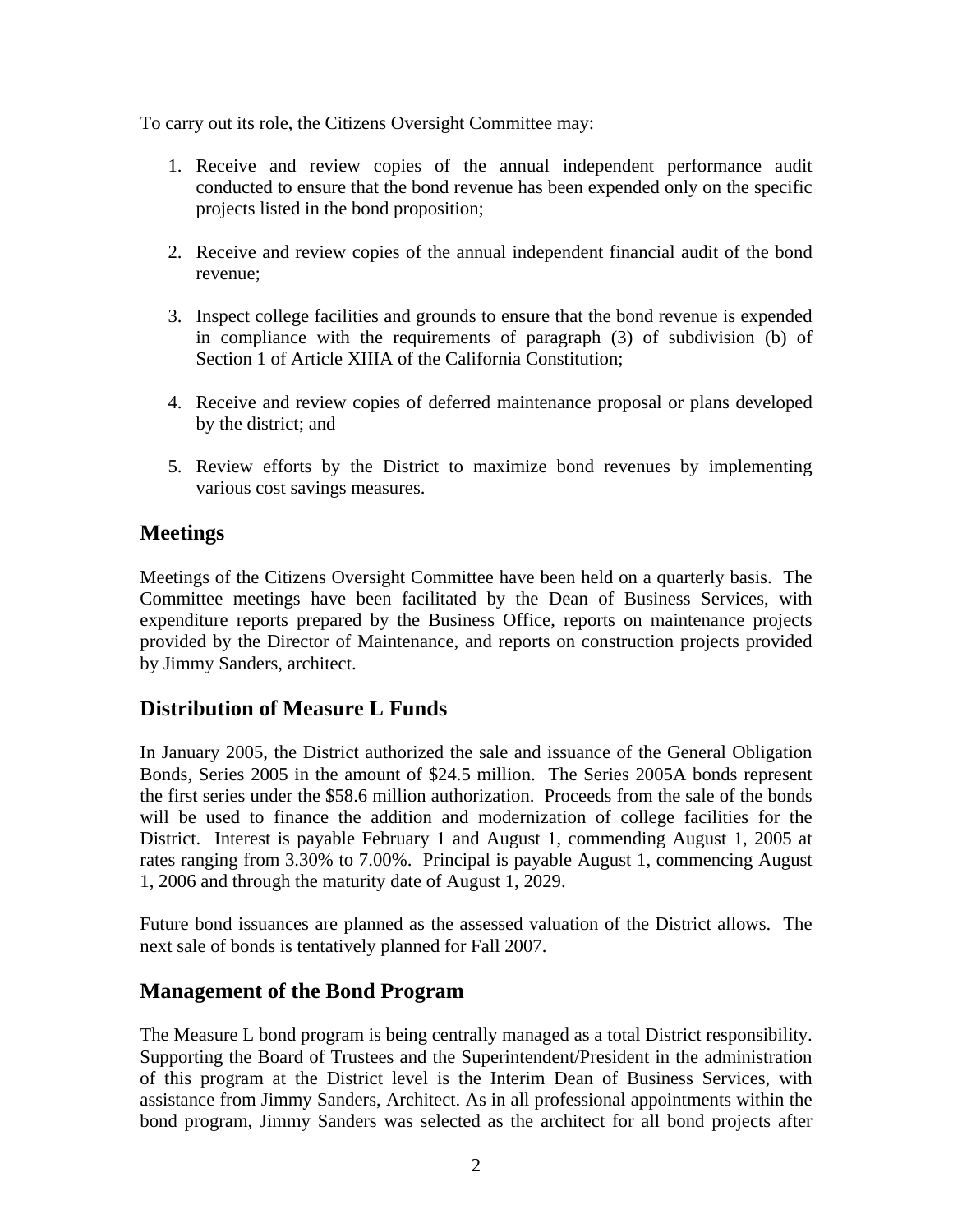open competitive interviews. Funds have been budgeted for project/construction management, and the District may decide to employ a project management firm or individual to assist the District with management of the Bond Construction Program.

The Measure L bond program has a value of \$58.6 million, approved by the voters for construction, reconstruction, rehabilitation or replacement of college facilities, including the furnishing and equipping of college facilities. As such, the Board is cognizant of the need to keep administrative costs to a minimum while ensuring that the program operates at the maximum efficiency.

## **Audit Results**

In April, 2006, the Board of Trustees accepted the Financial Audit Report of the Measure L Bond Program for the fiscal year ending June 30, 2005, as presented by Wilkinson Hadley and Co., LLP. The audit report is available on the District web site.

There were no findings or questioned costs related to the performance audit of the Bond Fund for the year ended June 30, 2005. The auditor's report states that the proceeds of the sale of the General Obligation Bonds were only used for the purposes set forth in the ballot measure.

# **Projects Completed, Underway or Planned by the College**

|          |                                  |                     |              | Estimated | Estimated |
|----------|----------------------------------|---------------------|--------------|-----------|-----------|
| Priority |                                  | Funding             | Project      | Starting  | Occupancy |
| Number   | <b>Project Description</b>       | Source              | Est. Costs   | Date      | Date      |
|          | Science Building                 | 100% Local          | \$21,977,000 | 2006/07   | 2007/08   |
| 2        | <b>Career Technical Building</b> | 100% Local          | \$18,000,000 | 2007/08   | 2009/10   |
| 3        | Building 400 Modernization       | 50% State/50% Local | \$3.342.000  | 2008/09   | 2010/11   |
| 4        | Technology Building              | 100% Local          | \$13,990,000 | 2008/09   | 2010/11   |
| 5        | Library Remodel/Addition         | 90% State/10% Local | \$12,186,000 | 2009/10   | 2012/13   |

#### **Construction and Remodeling Projects**

#### **Maintenance Projects**

#### **Gym**

Room 709 – Tore out plaster walls, insulated, and replaced with drywall, texture, and paint. Furnished new electrical lines, data lines, and lighting. Dropped and insulated ceiling. Carpeted room and replaced cove base. Replaced whiteboards, emergency exit light and clock. Refinished door and installed a window. Upgraded duct work and replaced A/C grills. Provided smart classroom lighting.

Girls PE Foyer - Tore out plaster walls, insulated, and replaced with drywall, texture and paint. Furnished new electrical/data lines, and lighting. Dropped and insulated ceiling. Tiled foyer, carpeted office, and replaced cove base. Installed a clock, and emergency exit light. Installed a door and window. Upgraded duct work and replaced A/C grills. Built an office.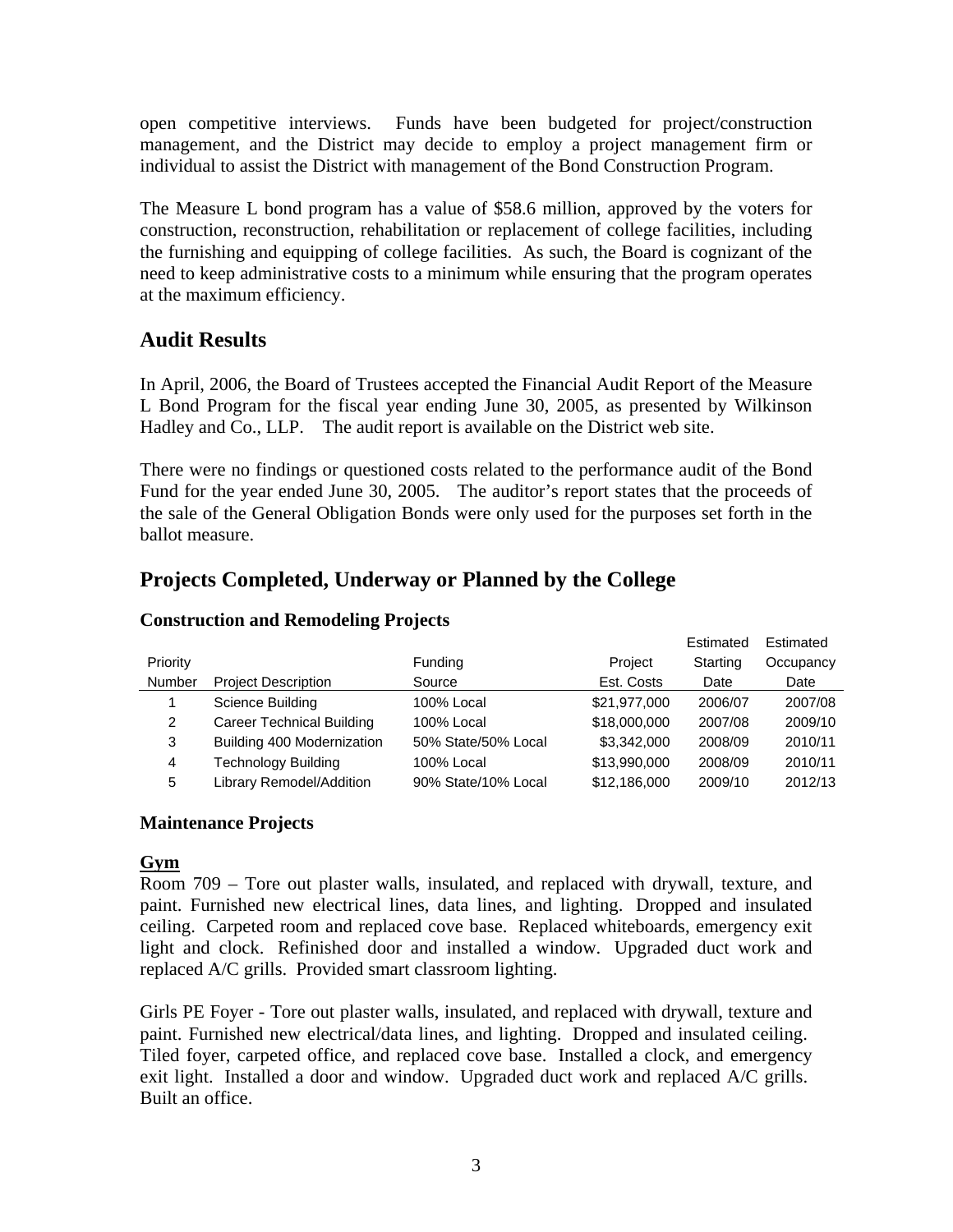Girls Team Room – Replaced much of the galvanized water line with copper pipe. Tore out plaster walls, insulated, and replaced with drywall, texture, and paint. Furnished new electrical lines, data lines, and lighting. Removed old acoustic tile, insulated, dry walled, textured, and painted ceiling. Carpeted room and replaced cove base. Installed whiteboards, emergency exit light, and clock. Replaced door. Upgraded duct work and replaced A/C grills. Installed furniture. Provided smart classroom lighting.

Room 701 – We converted an office, part of the shower room, and part of the locker room into a large classroom. Removed three walls and built three others. Replaced existing electrical panel with a larger one, Removed a shower pole and a urinal. Removed two old exhaust fans and capped vents. Replaced much of the galvanized water line with copper pipe. Filled in sloping floor with self leveling floor patch. Poured a new cement footing for new walls. Hammered out old locker curbs. Tore out plaster walls, insulated, and replaced with drywall, texture, and paint. Furnished new electrical lines, data lines, and lighting. Dropped and insulated ceiling. Carpeted room and installed cove base. Installed whiteboards, emergency exit light and clock. Refinished door and installed a window. Upgraded duct work and replaced A/C grills. Re-plastered shower side wall. Provided smart classroom lighting. Put up board and bat on exterior walls. Note: furniture still needs to be ordered for this room.

## **Counseling Center**

Financial Aid Office - Tore out plaster walls, insulated, and replaced with drywall, texture, and paint. Furnished new electrical lines, data lines, and lighting. Carpeted room and replaced cove base. Replaced clock and emergency exit light. Upgraded duct work and replaced A/C grills. Removed old acoustic tile, insulated, dry walled, textured, and painted ceiling.

## **Classroom in Building 1300**

Room 1306A – We tore down a wall and extended existing room by 8 feet. Built new walls and ceiling. Insulated, textured and painted walls and ceiling. Put up board and bat on exterior walls. Furnished new electrical lines, data lines, and lighting. Carpeted room and replaced cove base. Upgraded duct work and replaced A/C grills. Replaced clock and emergency exit light. Removed old wall ladder that accessed roof.

## **Cement Replacement**

Removed and replaced damaged areas of sidewalk around campus as well as asphalt areas in parking lot C. Also sleeved the areas for future water and data.

## **Bench Renovations**

Benches on campus are currently being renovated until they can be replaced.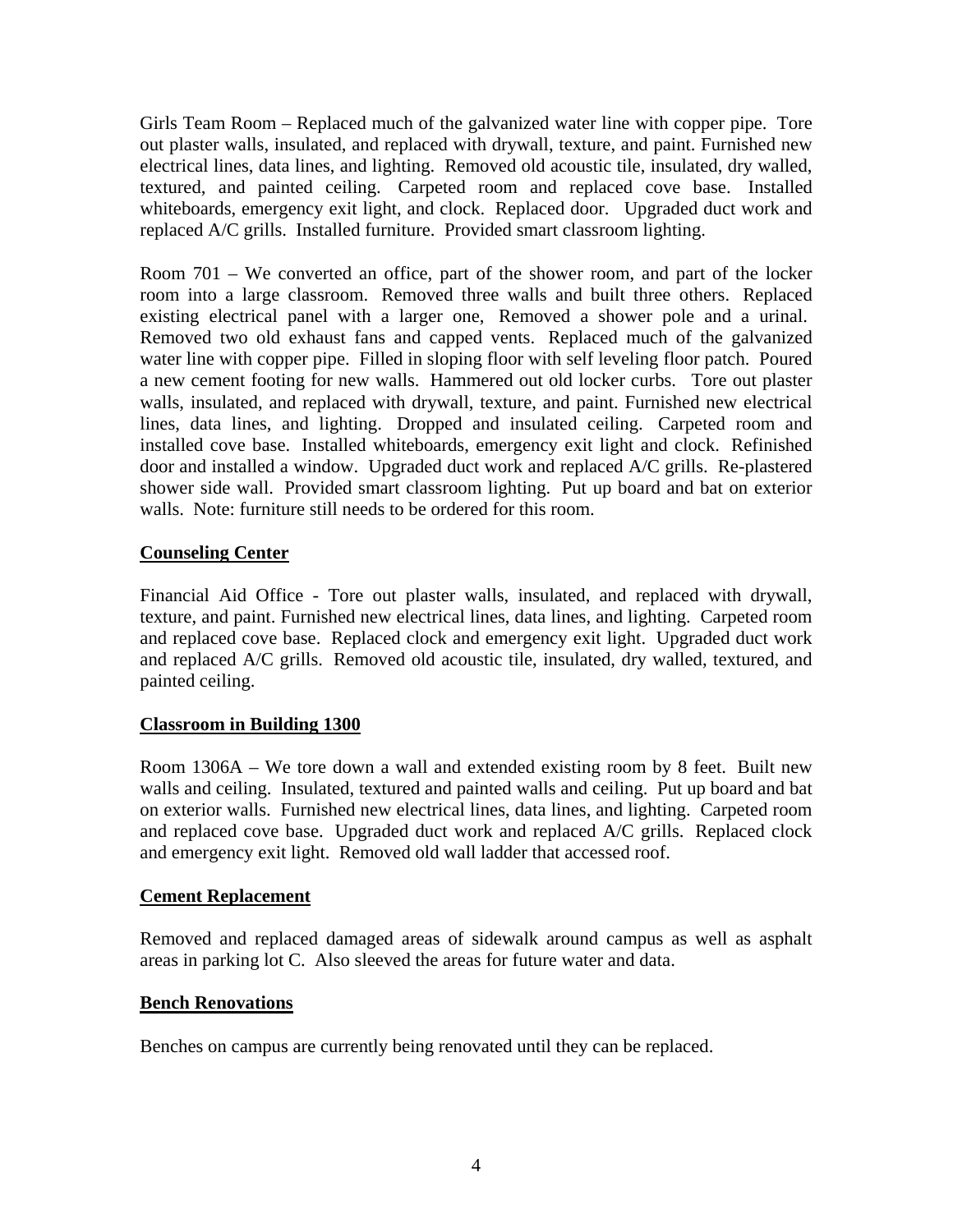### **Roofing Project**

#### **Bid awarded July 19, 2005 to Best Roofing in the amount of \$1,281,873.**

The roofs to buildings 10, 100, 200, 300, 400, 600, 700, 800, 900, 1500, and 2100 have all been roofed. The bond crew has just completed sealing the vertical walls on the roofs of buildings 10, 100, 200, and 300. Note: We are currently waiting for Best Roofing to complete the punch list in order to close out the project.

#### **Swimming Pool Renovations**

#### **Bid awarded January 17, 2006 to TSI, Tenant Space Inc. in the amount of \$277,477**.

The shallow pool was re-plastered and tiled. The deep pool was re-tiled in some areas. Both pools had the drains cleaned out and new lighting installed. The entire deck around both pools was removed and replaced. All of the drains around the pools were replaced and rerouted to a different French drain. All of the wiring in the pool area was replaced. (all pole lights work now) The two old diving board stands were removed and the good one moved to middle of deep pool. The cement bleachers were repaired and painted as well as the metal shade to the bleachers. The doors to the pool area were painted. A new drinking fountain was installed. New signage was ordered for entire area.

## **Expenditures**

#### **2004-05 Expenditure by Activity**

| <b>LRB and COP payments</b>       |             |                     |
|-----------------------------------|-------------|---------------------|
| Modernization                     | \$95,143.02 |                     |
| Science Bldg                      | 95,143.02   |                     |
| <b>Technology Bldg</b>            | 95,143.02   |                     |
| Maintenance and Repair            | 95,143.00   |                     |
|                                   |             | \$380,572.06        |
| <b>Site and Site Improvements</b> |             |                     |
| Modernization                     | \$3,233.85  |                     |
| Maintenance and Repair            | 216,303.38  |                     |
|                                   |             | 219,537.23          |
| <b>Total 2004-05</b>              |             | <u>\$600,109.29</u> |
| 2004-05 Expenditure by Fund       |             |                     |
| Modernization                     |             | \$98,376.87         |
| Science Bldg                      |             | 95,143.02           |
| Technology Bldg                   |             | 95,143.02           |
| Maintenance and Repair            |             | 311,446.38          |
|                                   |             |                     |

**Total 2004-05 \$600,109.29**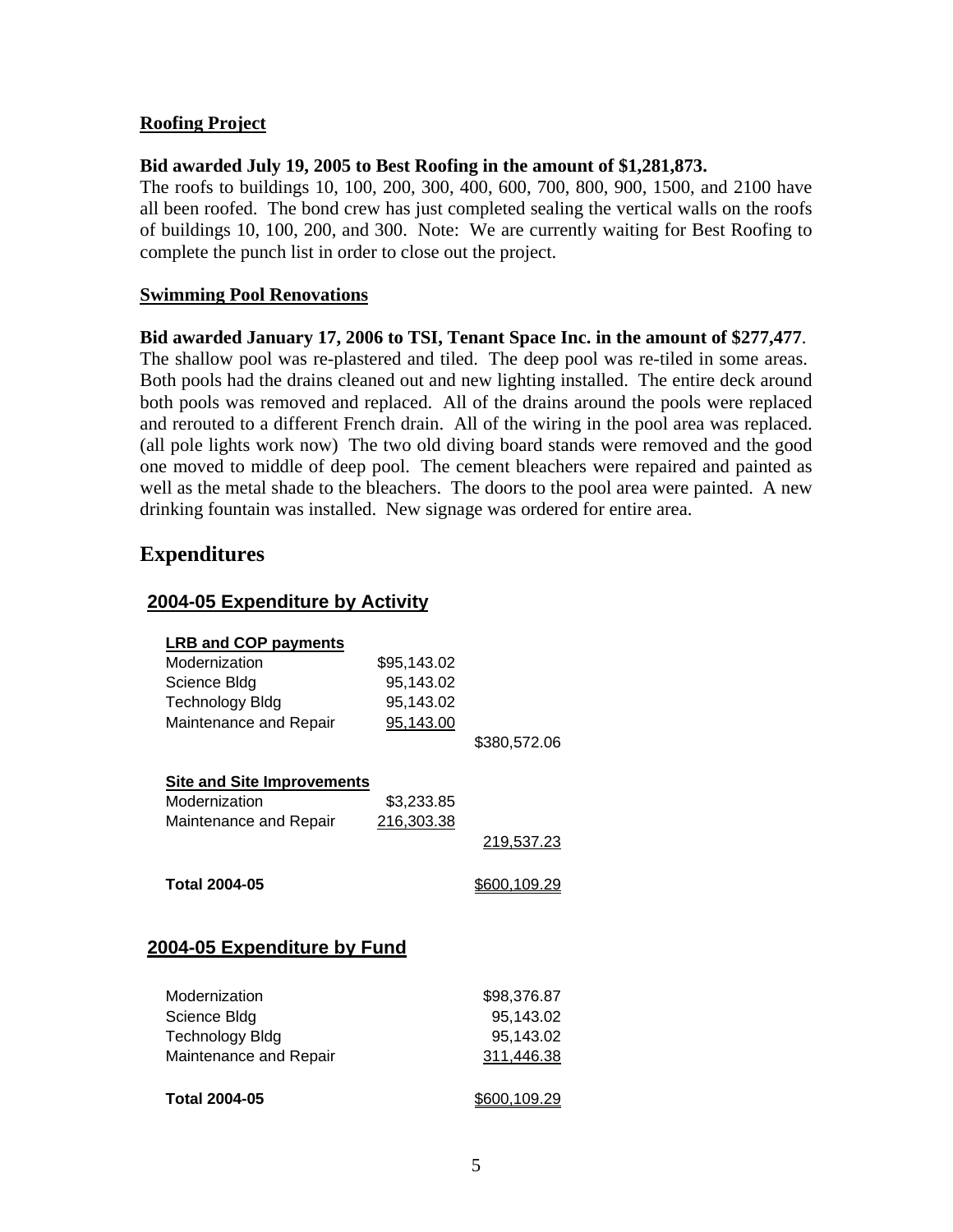| 2005-06 Purchase Orders by Fund                                          |              |                  |
|--------------------------------------------------------------------------|--------------|------------------|
| <b>Modernization</b>                                                     | 145,951.73   |                  |
| <b>Science Building</b>                                                  | 671,939.47   |                  |
| <b>Technology Building</b>                                               | 467,950.02   |                  |
| <b>Maintenance and Repair</b>                                            | 1,824,954.21 |                  |
|                                                                          |              | 3,110,795.43     |
| 2005-06 Purchase Orders by Activity                                      |              |                  |
| <b>Permits and Bio-Assay</b>                                             |              |                  |
| Modernization                                                            | 500.00       |                  |
| Science Bldg                                                             | 2,050.00     |                  |
| <b>Technology Bldg</b>                                                   | 1,550.00     |                  |
| Maintenance and Repair                                                   | 900.00       |                  |
|                                                                          |              | 5,000.00         |
| <b>Consulting Services</b>                                               |              |                  |
| Modernization                                                            | 8,640.00     |                  |
| Science Bldg                                                             | 176,886.32   |                  |
| <b>Technology Bldg</b>                                                   | 176,886.32   |                  |
| Maintenance and Repair                                                   | 98,648.08    |                  |
|                                                                          |              | 461,060.72       |
| <b>Advertising Expense</b>                                               |              |                  |
| Modernization                                                            | 796.13       |                  |
|                                                                          |              | 796.13           |
| <b>Site and Site Improvement</b>                                         |              |                  |
| Modernization                                                            | 34,473.96    |                  |
| Science Bldg                                                             | 69,020.68    |                  |
| <b>Technology Bldg</b>                                                   | 67,820.69    |                  |
| Maintenance and Repair                                                   | 1,599,797.85 |                  |
| <b>Equipment, New</b>                                                    |              | 1,771,113.18     |
| Modernization                                                            | 33,450.93    |                  |
| Science Bldg                                                             | 113,234.82   |                  |
|                                                                          |              | 146,685.75       |
| <b>Lease Revenue Bond and Certificate of Participation Debt Payments</b> |              |                  |
| Modernization                                                            | 68,090.71    |                  |
| Science Bldg                                                             | 276,790.57   |                  |
| <b>Technology Bldg</b>                                                   | 209,171.13   |                  |
| Maintenance and Repair                                                   | 122,065.55   |                  |
|                                                                          |              | 676,117.96       |
| <b>Contingency</b>                                                       |              |                  |
| Maintenance and Repair                                                   | 3,542.73     |                  |
|                                                                          |              | 3,542.73         |
| <b>Facility/Equipment Rental</b>                                         |              |                  |
| Science Bldg                                                             | 33,957.08    |                  |
| Technology                                                               | 12,521.88    |                  |
|                                                                          |              | <u>46,478.96</u> |
|                                                                          |              | 3,110,795.43     |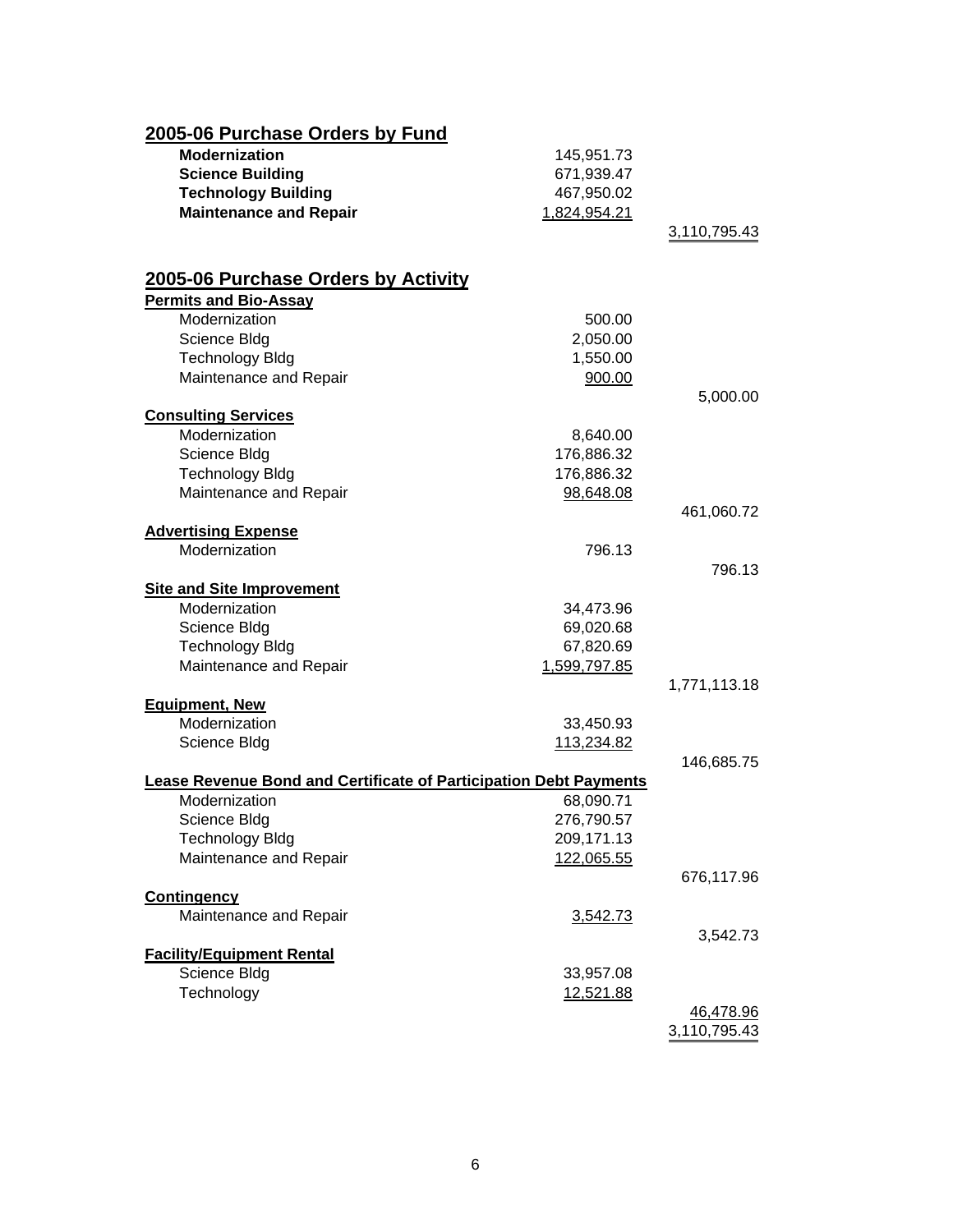## **IMPERIAL VALLEY COLLEGE BOND FUND FINANCIAL REPORT As of June 14, 2006**

| Cash in County Treasury as of 7/1/05                                                    |              | \$24,725,522.06 |
|-----------------------------------------------------------------------------------------|--------------|-----------------|
| Purchase Orders as of 6/14/06                                                           | 3,110,795.43 |                 |
| Total Adjustments (purchase orders not yet paid)                                        | (4,728.30)   |                 |
| <b>Bond Debt Service</b>                                                                | 610,368.23   |                 |
| Payroll (maintenance workers -- Modernization)                                          | 85,287.27    |                 |
| as of May 31, 2006                                                                      |              |                 |
| Total Expenditures as of 6/14/06                                                        |              | 3,801,722.63    |
| Interest earned as of 6/14/06                                                           | 580,858.85   |                 |
| Abatements (ICOE share of cost for<br>modular bldg set up, refund from roofing company) | 26,900.06    |                 |
| <b>Total Income</b>                                                                     |              | 607,758.91      |
| Cash in County Treasury as of 6/14/06                                                   |              | .531.558.3      |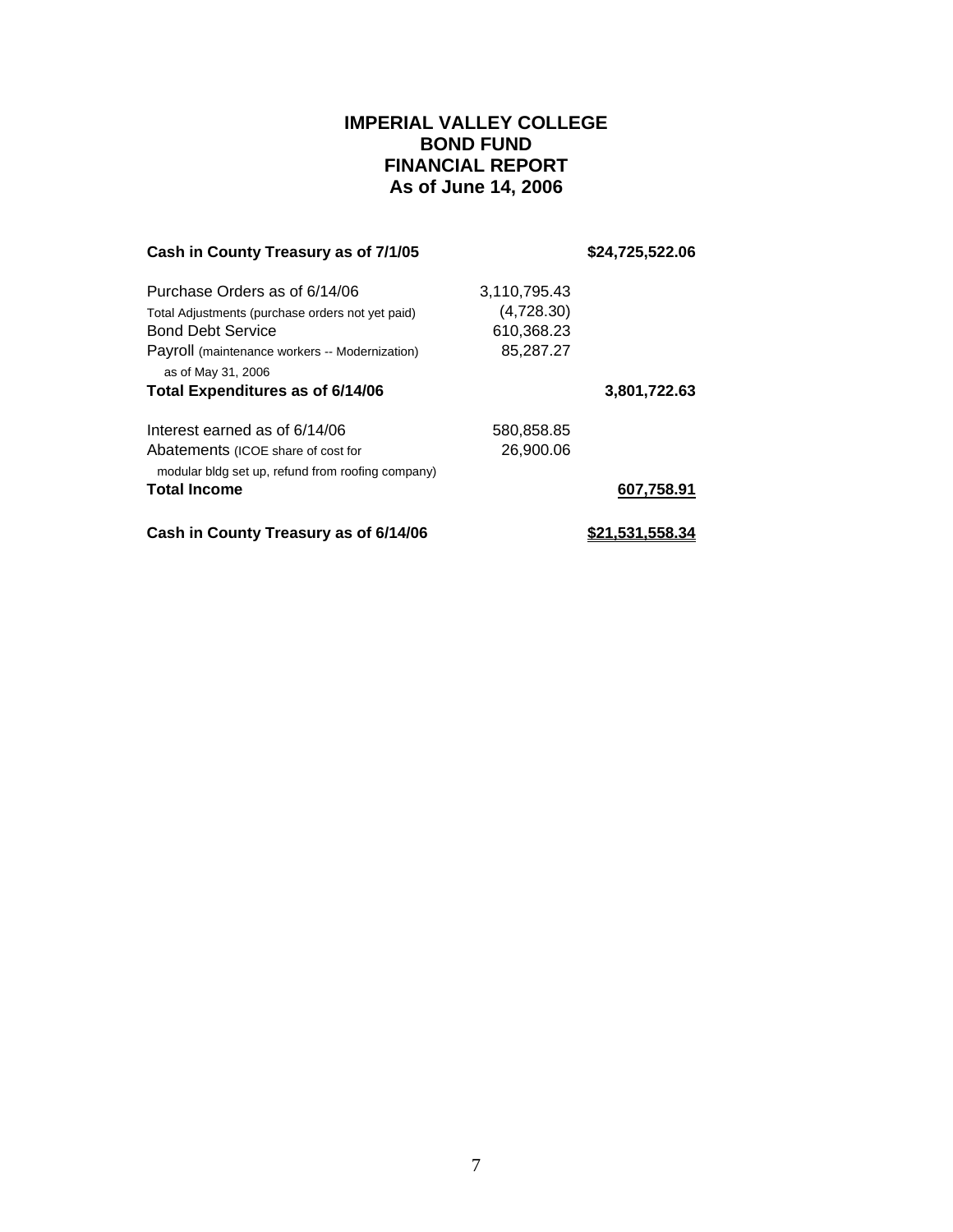# CITIZENS OVERSIGHT COMMITTEE FOR MEASURE L

Dated this  $\frac{\sqrt{5}}{2}$  day of June, 2006.

U*llan Xr Kornbarg*<br>William S/Thornbyirg, Char

Jérry Avila

Donover *Tonence*<br>Terence Doffovan

*Lames C. Harks* 

nnerse

Cathy Kenneyson 1 *(*b

Tina Lee

Nacc Barbara Macci-Trethewey

Henry Monroy

uit Show Thornburg

Norma S. Galindo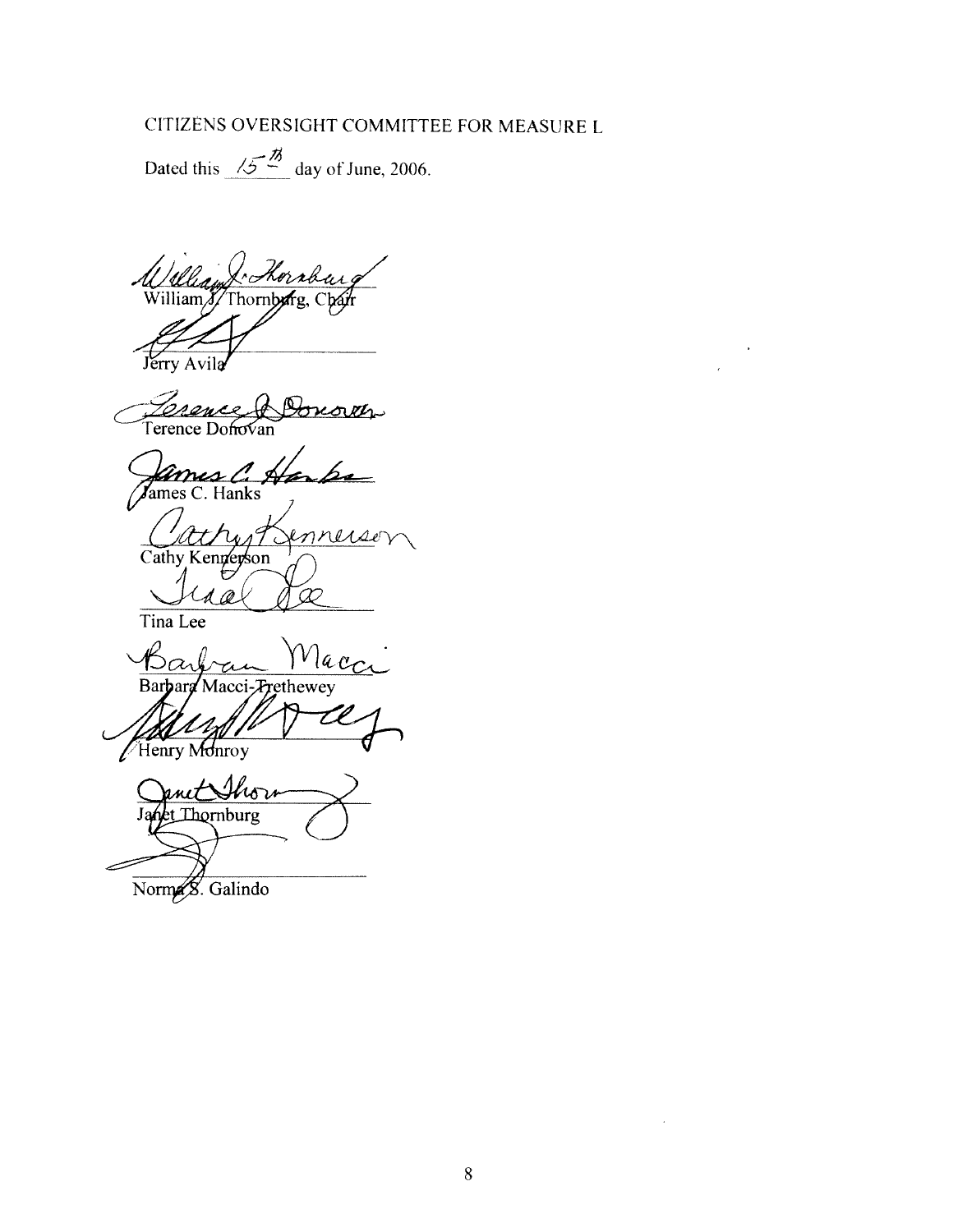#### **2005-06 BOND FUND PURCHASE ORDERS as of 6/14/06**

|                      |                                       | as or 6/14/06                               |                     |                   |
|----------------------|---------------------------------------|---------------------------------------------|---------------------|-------------------|
| $P.O.$ #             | Vendor                                | <b>Description</b>                          | <b>Amount</b>       | Paid              |
| <b>Modernization</b> |                                       | <b>Consulting Services</b>                  |                     |                   |
|                      | P6003284 Cannon, Merle                | facility planning services-revise 5 yr plan | 2,520.00            | 2/8/06            |
|                      | P6003995 Cannon, Merle                | Facility planning services                  | 720.00              | 3/30/06           |
|                      | P6004461 Cannon, Merle                | <b>Facility Planning</b>                    | 900.00              | 5/4/06            |
|                      | P6003285 Wilkinson & Hadley           | Prop 39 audit pymt #1                       | 1,200.00            | 2/15/06           |
|                      | P6003448 Wilkinson & Hadley           |                                             | 2,850.00            | 2/22/06           |
|                      |                                       | Prop 39 audit pymt #2                       |                     | 3/23/06           |
|                      | P6003975 Wilkinson & Hadley           | Audit - final payment                       | 450.00<br>8,640.00  |                   |
| <b>Modernization</b> |                                       | <b>Advertising Expense</b>                  |                     |                   |
| P6000632 IV Press    |                                       | legal ad for roofing project                | 796.13              | 8/24/05           |
| <b>Modernization</b> |                                       | <b>Permits and Bio-Assay</b>                |                     |                   |
|                      | P6004374 BJ Engineering and Surveying | Property survey                             | 500.00              | 4/13/06           |
| <b>Modernization</b> |                                       | <b>Site and Site Improvement</b>            |                     |                   |
| P6000509 Avaya       |                                       | CAT3. CAT5 new office in gym                | 733.14              | 8/31/05           |
| P6001482 Avaya       |                                       | CAT5 office in gym                          |                     | 1,821.85 11/16/05 |
|                      | P6001054 Dixieline Lumber             | supplies for gym remodel                    | 2,269.36            | 9/27/05           |
|                      | P6001529 Dixieline Lumber             | building supplies                           |                     | 88.44 10/11/05    |
|                      | P6002647 Dixieline Lumber             | supplies team room/counseling center        | 1,681.92            | 1/25/06           |
|                      |                                       |                                             |                     | 9/27/05           |
|                      | P6001061 Ferguson Enterprises         | supplies                                    | 150.00              |                   |
|                      | P6001505 Ferguson Enterprises         | supplies                                    |                     | 67.72 10/26/05    |
|                      | P6001499 Fernandez Drywall            | t-bar in 4 classrooms, insulation           |                     | 5,370.00 10/11/05 |
|                      | P6002352 Fernandez Drywall            | install insulation - classrooms             |                     | 1,340.00 11/22/05 |
| P6002594 Grainger    |                                       | lightfixture, watercooler 14. gph - gym     | 1,263.88            | 12/7/05           |
|                      | P6001509 Home Depot                   | tools, supplies                             |                     | 467.12 10/11/05   |
|                      | P6002649 Home Depot                   | tools for workers                           |                     | 1,386.71 12/13/05 |
|                      | P6001504 Jones Bros Glass             | gym doors                                   |                     | 290.93 10/11/05   |
|                      | P6001502 JS Floor Covering            | 707 and classroom in gym                    |                     | 3,925.70 10/11/05 |
|                      | P6002464 JS Floor Covering            | carpet for room 700 gym                     | 5,048.65            | 12/7/05           |
|                      | P6001055 Nations Rent                 | air compressor, air hammer                  | 441.12              | 9/27/05           |
|                      | P6000407 One Source Dist              | electrical supplies                         | 73.78               | 8/11/05           |
|                      | P6001051 One Source Dist              | gym project                                 | 1,820.91            | 9/27/05           |
|                      | P6002740 One Source Dist              | supplies, counseling                        | 802.68              | 1/11/06           |
|                      | P6001498 R&K Air Conditioning         | ductwork gym classroom                      |                     | 1,695.00 10/11/05 |
|                      | P6001501 Ryerson Concrete             | concrete by gym                             |                     | 346.72 10/11/05   |
|                      | P6001863 Sherwin Williams             | paint supplies                              | 693.18              | 11/9/05           |
|                      | P6002651 Sherwin Williams             | Team room                                   |                     | 734.55 12/13/05   |
|                      | P6003691 Tribest Products             | whiteboards gym, room 700                   | 693.33              | 3/14/06           |
|                      | P6001864 Vic's Air Conditioning       | ductwork at gym                             | 941.74              | 11/2/05           |
|                      |                                       |                                             |                     | 2/22/06           |
|                      | P6003600 Vic's Air Conditioning       | gym air conditioning                        | 325.53<br>34,473.96 |                   |
| <b>Modernization</b> |                                       | <b>Equipment - New</b>                      |                     |                   |
|                      | P6000843 Culver-Newlin                | equipment for faculty portable bldg         | 4,374.16            | 9/7/05            |
| P6000842 Gateway     |                                       | 25 laptops for faculty                      | 29,076.77           | 8/31/05           |
|                      |                                       |                                             | 33,450.93           |                   |
| <b>Modernization</b> |                                       | Debt Pymt LRB & COPs                        |                     |                   |
|                      | P6001850 Depository Trust             | <b>LRB</b> interest                         |                     | 532.28 10/19/05   |
| 10010991 US Bank     |                                       | Lease Revenue Bond payment                  | 24,259.98           | 8/4/05            |
| P6002759 US Bank     |                                       | Lease Revenue Bond payment                  | 5,079.58            | 1/25/06           |
|                      | P6000199 Wells Fargo Bank             | Certificates of Participation payment       | 32,010.00           | 7/14/05           |
|                      | P6000315 Wells Fargo Bank             | Certificates of Participation payment       | 200.00              | 7/28/05           |
|                      | P6003174 Wells Fargo Bank             | Certificates of Participation payment       | 6,008.87            | 1/25/06           |
|                      |                                       |                                             | 68,090.71           |                   |

Total Modernization **145,951.73**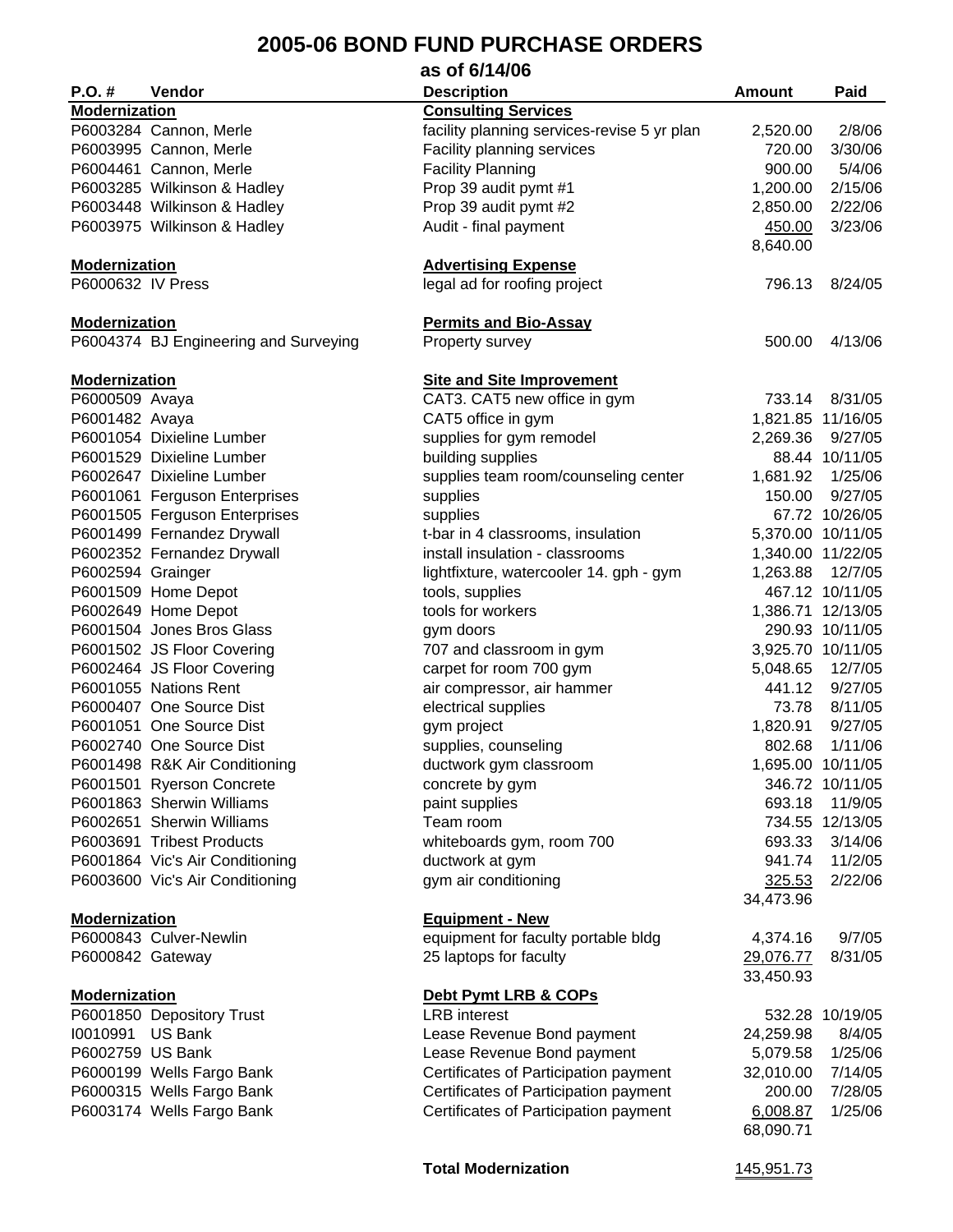|                         |                                                                   | as of 6/14/06                                                 |                       |                    |
|-------------------------|-------------------------------------------------------------------|---------------------------------------------------------------|-----------------------|--------------------|
| $P.O.$ #                | Vendor                                                            | <b>Description</b>                                            | Amount                | Paid               |
|                         |                                                                   |                                                               |                       |                    |
| <b>Science Building</b> |                                                                   | <b>Consulting Services</b>                                    |                       |                    |
|                         | P6002311 Sanders, Inc.                                            | architectural services                                        | 176,886.32 12/13/05   |                    |
| <b>Science Building</b> |                                                                   | <b>Facility/Equip Rental</b>                                  |                       |                    |
|                         | P6001921 Mobile Modular                                           | leases on portable bldgs                                      | 7,328.29              | 11/2/05            |
|                         | P6001994 Mobile Modular                                           | lease on portable bldgs, Oct 2005                             | 2,737.76              | 11/9/05            |
|                         | P6001994 Mobile Modular                                           | lease on portable bldgs, Oct 2005                             | 1,240.04              | 11/9/05            |
|                         | P6002489 Mobile Modular                                           | lease on portable bldgs, Nov 2005                             | 2,737.76 11/30/05     |                    |
|                         | P6002781 Mobile Modular                                           | rent on teachers portable, Dec                                | 374.43                | 1/11/06            |
|                         | P6003024 Mobile Modular                                           | rent on portables, Jan 2006                                   | 374.43                | 1/17/06            |
|                         | P6002931 Mobile Modular                                           | rent on portables, Dec 2005                                   | 2,737.77              | 1/25/06            |
|                         | P6002931 Mobile Modular                                           | rent on portables, Dec 2005                                   | 1,240.03              | 1/25/06            |
|                         | P6003263 Mobile Modular                                           | rent on portables, Jan 2006                                   | 2,737.77              | 2/8/06             |
|                         | P6003649 Mobile Modular                                           | rent on portables, Feb 2006                                   | 374.43                | 3/1/06             |
|                         | P6003724 Mobile Modular                                           | rent on portables, Feb 2006                                   | 2,737.77              | 3/1/06             |
|                         | P6004139 Mobile Modular                                           | portable lease - March 06                                     | 2,737.77              | 3/30/06            |
|                         | P6003989 Mobile Modular                                           | Teachers modular - March                                      | 374.43                | 3/30/06            |
|                         | P6004549 Mobile Modular                                           | Teachers portables leases - April                             | 374.43                | 4/27/06            |
|                         | P6004757 Mobile Modular                                           | portable leases - April                                       | 2,737.77              | 5/4/06             |
|                         | P6005065 Mobile Modular                                           | Teachers portable lease May                                   | 374.43                | 5/25/06            |
|                         | P6005316 Mobile Modular                                           | portable leases - May                                         | 1,852.77              | 6/8/06             |
|                         | P6005384 Mobile Modular                                           | Classroom portable leases May                                 | 885.00                | 6/22/06            |
|                         |                                                                   |                                                               | 33,957.08             |                    |
| <b>Science Building</b> |                                                                   | <b>Permits and Bio-Assay</b>                                  |                       |                    |
|                         | P6004374 BJ Engineering and Surveying                             | Property survey                                               | 2,050.00              | 4/13/06            |
|                         |                                                                   |                                                               |                       |                    |
| <b>Science Building</b> |                                                                   | <b>Site and Site Improvement</b>                              |                       |                    |
|                         | P6001156 AM Desert Storm Concrete                                 | concrete for portables                                        | 2,200.00<br>116.23    | 9/27/05<br>11/9/05 |
|                         | P6001915 American Hotel Register                                  | signs for portables<br>wiring for portables                   | 235.00                | 10/5/05            |
| P6000874 Avaya          |                                                                   |                                                               | 546.85                | 11/9/05            |
|                         | P6001914 Clark Security Products<br>P6001158 Five Star Electrical | entry locks for portables<br>power hook up - portables        | 9,637.50              | 9/27/05            |
|                         | P6001160 Five Star Electrical                                     |                                                               |                       | 9/27/05            |
|                         | P6001163 Five Star Electrical                                     | power hook up - portables                                     | 9,212.50              | 9/27/05            |
|                         | P6001164 Five Star Electrical                                     | fire alarm, conduit for portables<br>receptables in portables | 11,650.00<br>2,076.82 | 9/27/05            |
|                         | P6000817 Intra Link Communication                                 | CAT 5 cable for new portables                                 | 4,413.58              | 9/7/05             |
|                         | P6001153 Jesse Douglas Hartline                                   | inspection of portables/electrical                            | 700.00                | 9/27/05            |
|                         | P6000505 Masters Const                                            | pad for portables                                             | 7,500.00              | 8/18/05            |
|                         | P6004004 Masters Const                                            | pads for portables - August 05                                | 1,200.00              | 3/14/06            |
|                         | P6001912 Mission Janitorial                                       | wastebaskets                                                  | 55.34                 | 11/9/05            |
|                         | P6001154 Mobile Modular                                           | set up and delivery of portables                              | 12,628.80             | 9/27/05            |
|                         | P6002578 Mobile Modular                                           | setup and delivery of teachers portable                       | 6,106.52 12/13/05     |                    |
|                         | P6001157 Three Day Blinds                                         | install blinds in portables                                   | 741.54                | 10/5/05            |
|                         |                                                                   |                                                               | 69,020.68             |                    |
| <b>Science Building</b> |                                                                   | <b>Equipment - New</b>                                        |                       |                    |
|                         | P6001126 Audio Graphics Systems                                   | Projector/DVD/VCR AV cart                                     | 4,419.28              | 11/2/05            |
|                         | P6000843 Culver-Newlin                                            | equipment for faculty portable bldg                           | 6,561.26              | 9/7/05             |
| P6002813 CyberEd        |                                                                   | Science equipment                                             | 15,708.91             | 1/17/06            |
| P6000842 Gateway        |                                                                   | 25 laptops for faculty                                        | 13,876.93             | 8/31/05            |
| P6000775 Gateway        |                                                                   | 18 laptops for students                                       | 27,183.30             | 10/5/05            |
| P5005344 Gateway        |                                                                   | 15 student laptops                                            | 22,070.71             | 7/5/05             |
|                         | P5005348 Office Supply Co.                                        | whiteboard                                                    | 534.44                | 7/5/05             |
|                         | P5005394 VWR Scientific                                           | incubator, refrigerator, acid cabinet                         | 6,006.34              | 7/14/05            |
|                         | P5005345 West Coast Microscope                                    | 60 microscopes                                                | 16,873.65             | 8/18/05            |
|                         |                                                                   |                                                               | 113,234.82            |                    |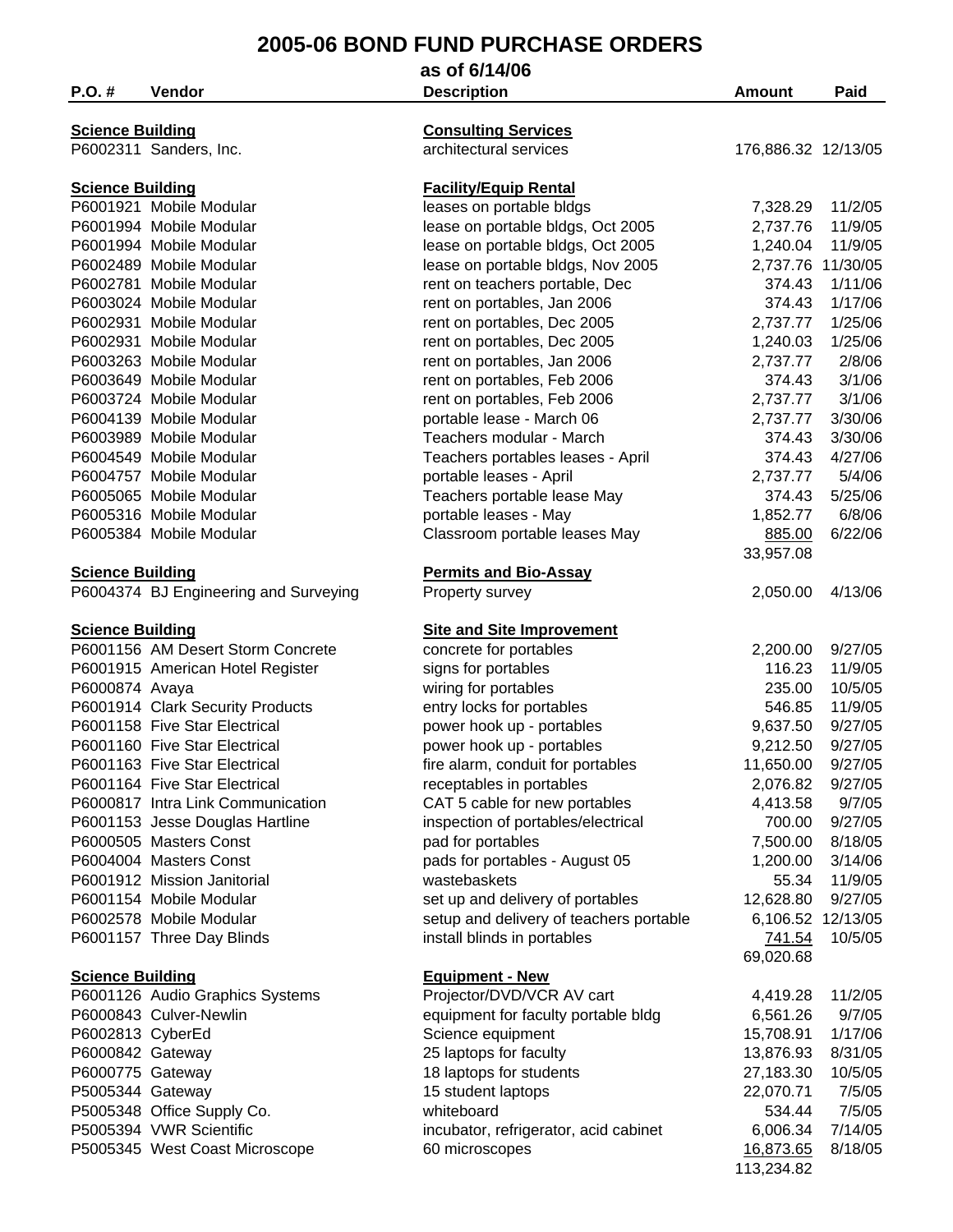|                         |                           | as of 6/14/06                         |            |         |
|-------------------------|---------------------------|---------------------------------------|------------|---------|
| $P.O. \#$               | <b>Vendor</b>             | <b>Description</b>                    | Amount     | Paid    |
| <b>Science Building</b> |                           | Debt Pymt LRB & COPs                  |            |         |
| 10010991                | US Bank                   | Lease Revenue Bond payment            | 99,465.94  | 8/4/05  |
| P6002759 US Bank        |                           | Lease Revenue Bond payment            | 20,826.26  | 1/25/06 |
|                         | P6000199 Wells Fargo Bank | Certificates of Participation payment | 131,242.00 | 7/14/05 |
|                         | P6000315 Wells Fargo Bank | Certificates of Participation payment | 620.00     | 7/28/05 |
|                         | P6003174 Wells Fargo Bank | Certificates of Participation payment | 24,636.37  | 1/25/06 |
|                         |                           |                                       | 276.790.57 |         |
|                         |                           | <b>Total Science Building</b>         | 671,939.47 |         |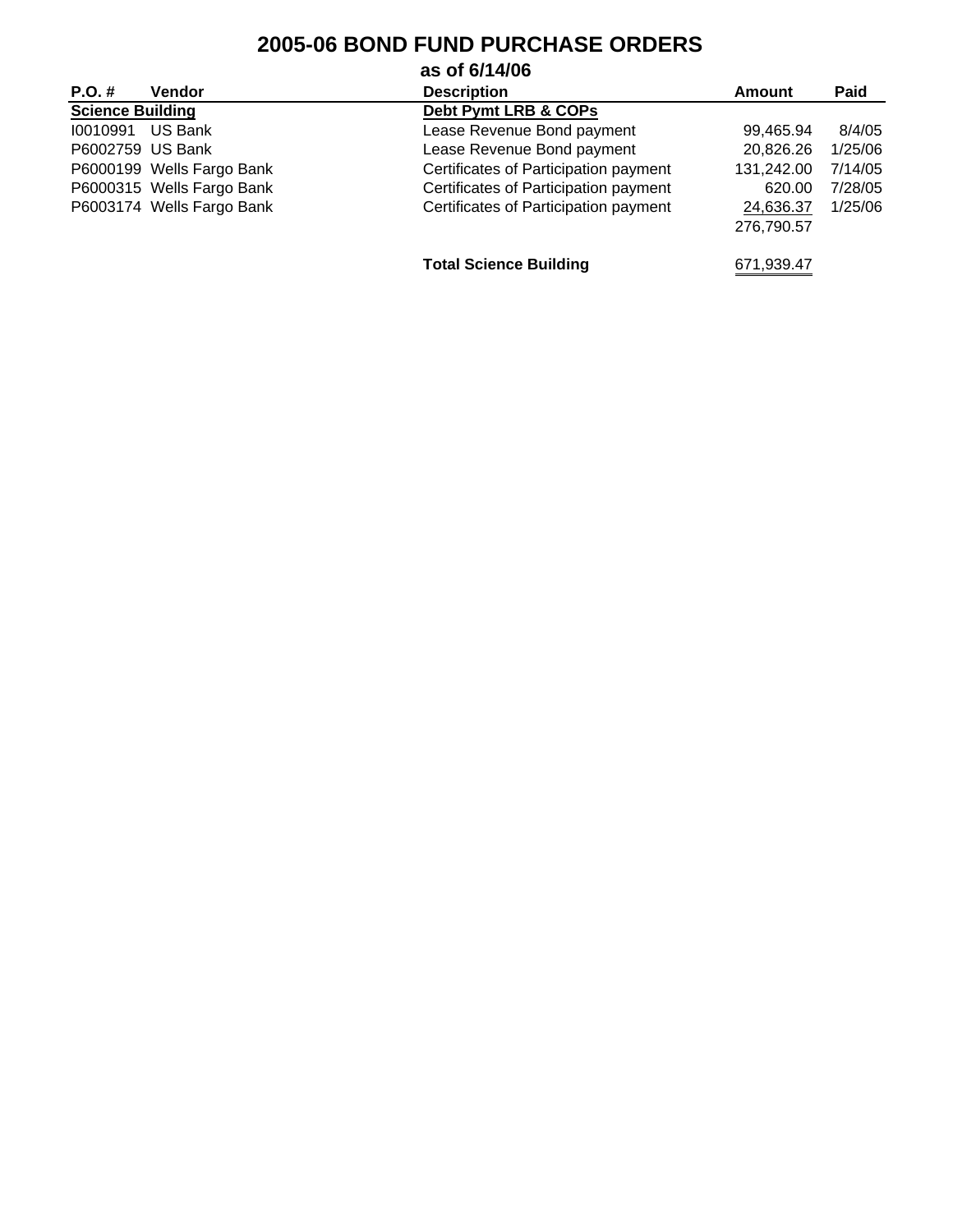|                        |                                       | as of 6/14/06                           |                     |                   |
|------------------------|---------------------------------------|-----------------------------------------|---------------------|-------------------|
| $P.O. \#$              | Vendor                                | <b>Description</b>                      | <b>Amount</b>       | Paid              |
| <b>Technology Bldg</b> |                                       | <b>Consulting Services</b>              |                     |                   |
|                        | P6002311 Sanders, Inc.                | architectural services                  | 176,886.32 12/13/05 |                   |
|                        |                                       |                                         |                     |                   |
| <b>Technology Bidg</b> |                                       | <b>Facility/Equip Rental</b>            |                     |                   |
|                        | P6001921 Mobile Modular               | leases on portable bldgs                | 2,835.11            | 11/2/05           |
|                        | P6002489 Mobile Modular               | lease on portable bldgs, Nov 2005       | 1,240.04 11/30/05   |                   |
|                        | P6002781 Mobile Modular               | rent on teachers portable, Dec          | 374.43              | 1/11/06           |
|                        | P6003024 Mobile Modular               | rent on portables, Jan 2006             | 374.43              | 1/17/06           |
|                        | P6003263 Mobile Modular               | rent on portables, Jan 2006             | 1,240.03            | 2/8/06            |
|                        | P6003649 Mobile Modular               | rent on portables, Feb 2006             | 374.43              | 3/1/06            |
|                        | P6003724 Mobile Modular               | rent on portables, Feb 2006             | 1,240.03            | 3/1/06            |
|                        | P6004139 Mobile Modular               | portable lease - March 06               | 1,240.03            | 3/30/06           |
|                        | P6003989 Mobile Modular               | Teachers modular - March                | 374.43              | 3/30/06           |
|                        | P6004549 Mobile Modular               | Teachers portables leases - April       | 374.43              | 4/27/06           |
|                        | P6004757 Mobile Modular               | portable leases - April                 | 1,240.03            | 5/4/06            |
|                        | P6005065 Mobile Modular               | Teachers portable lease May             | 374.43              | 5/25/06           |
|                        | P6005316 Mobile Modular               | portable leases - May                   | 355.03              | 6/8/06            |
|                        | P6005384 Mobile Modular               | Classroom portable leases May           | 885.00              | 6/22/06           |
|                        |                                       |                                         | 12,521.88           |                   |
| <b>Technology Bidg</b> |                                       | <b>Permits and Bio-Assay</b>            |                     |                   |
|                        | P6004374 BJ Engineering and Surveying | Property survey                         | 1,550.00            | 4/13/06           |
|                        |                                       |                                         |                     |                   |
| <b>Technology Bidg</b> |                                       | <b>Site and Site Improvement</b>        |                     |                   |
|                        | P6001156 AM Desert Storm Concrete     | concrete for portables                  | 2,200.00            | 9/27/05           |
|                        | P6001915 American Hotel Register      | signs for portables                     | 116.24              | 11/9/05           |
| P6000874 Avaya         |                                       | wiring for portables                    | 235.00              | 10/5/05           |
|                        | P6001914 Clark Security Products      | entry locks for portables               | 546.84              | 11/9/05           |
|                        | P6001158 Five Star Electrical         | power hook up - portables               | 9,637.50            | 9/27/05           |
|                        | P6001160 Five Star Electrical         | power hook up - portables               | 9,212.50            | 9/27/05           |
|                        | P6001163 Five Star Electrical         | fire alarm, conduit for portables       | 11,650.00           | 9/27/05           |
|                        | P6001164 Five Star Electrical         | receptables in portables                | 2,076.83            | 9/27/05           |
|                        | P6000817 Intra Link Communication     | CAT 5 cable for new portables           | 4,413.59            | 9/7/05            |
|                        | P6001153 Jesse Douglas Hartline       | inspection of portables/electrical      | 700.00              | 9/27/05           |
|                        | P6000505 Masters Const                | pad for portables                       | 7,500.00            | 8/18/05           |
|                        | P6001912 Mission Janitorial           | wastebaskets                            | 55.34               | 11/9/05           |
|                        | P6001154 Mobile Modular               | set up and delivery of portables        | 12,628.80           | 9/27/05           |
|                        | P6002578 Mobile Modular               | setup and delivery of teachers portable |                     | 6,106.52 12/13/05 |
|                        | P6001157 Three Day Blinds             | install blinds in portables             | 741.53              | 10/5/05           |
|                        |                                       |                                         | 67,820.69           |                   |
| <b>Technology Bldg</b> |                                       | Debt Pymt LRB & COPs                    |                     |                   |
| 10010991 US Bank       |                                       | Lease Revenue Bond payment              | 75,205.95           | 8/4/05            |
| P6002759 US Bank       |                                       | Lease Revenue Bond payment              | 15,746.69           | 1/25/06           |
|                        | P6000199 Wells Fargo Bank             | Certificates of Participation payment   | 99,231.00           | 7/14/05           |
|                        | P6000315 Wells Fargo Bank             | Certificates of Participation payment   | 360.00              | 7/28/05           |
|                        | P6003174 Wells Fargo Bank             | Certificates of Participation payment   | 18,627.49           | 1/25/06           |
|                        |                                       |                                         | 209,171.13          |                   |
|                        |                                       |                                         |                     |                   |
|                        |                                       | <b>Total Technology Building</b>        | 467,950.02          |                   |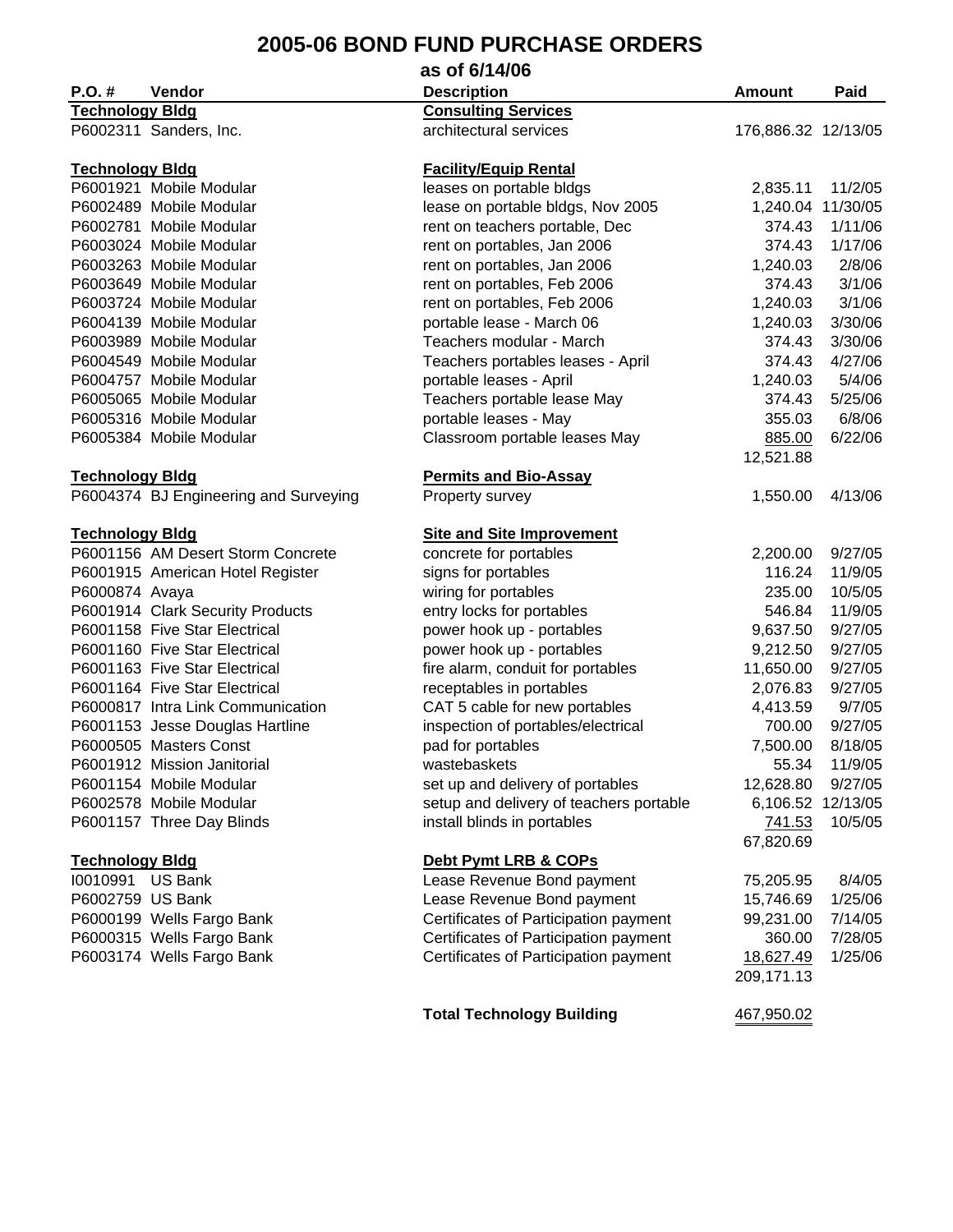| as of 6/14/06     |                                                                |                                     |                     |                              |
|-------------------|----------------------------------------------------------------|-------------------------------------|---------------------|------------------------------|
| P.O. #            | Vendor                                                         | <b>Description</b>                  | Amount              | Paid                         |
|                   | <b>Maintenance &amp; Repair</b>                                | <b>Consulting Services</b>          |                     |                              |
|                   | P6002311 Sanders, Inc.                                         | architectural services              | 98,648.08 12/13/05  |                              |
|                   |                                                                |                                     |                     |                              |
|                   | <b>Maintenance &amp; Repair</b>                                | <b>Permits and Bio-Assay</b>        |                     |                              |
|                   | P6004374 BJ Engineering and Surveying                          | Property survey                     | 900.00              | 4/13/06                      |
|                   |                                                                |                                     |                     |                              |
|                   | <b>Maintenance &amp; Repair</b>                                | <b>Site and Site Improvement</b>    |                     |                              |
|                   | P6001496 American Linen Supply                                 | uniforms                            |                     | 475.23 10/11/05              |
| P6001802 Avaya    |                                                                | CAT3. CAT5 womens team room         | 584.65              | 12/7/05                      |
| P6002455 Avaya    |                                                                | Rewiring - counseling center office | 1,240.00            | 1/11/06                      |
| P6003138 Avaya    |                                                                | 1700 bldg, room 1306                | 1,809.88            | 3/14/06                      |
| P6003617 Avaya    |                                                                | Rewiring - counseling center office | 280.00              | 3/14/06                      |
|                   | P6002325 Best Roofing                                          | Roof replacement pymt 1             | 571,985.91 12/13/05 |                              |
|                   | P6003052 Best Roofing                                          | roof replacement pymt 2             | 340,536.60          | 1/25/06                      |
|                   | P6004169 Best Roofing                                          | roof replacement pymt 3             | 114,531.59          | 3/30/06                      |
|                   | P6004749 Best Roofing                                          | Progress payment #4                 | 227,866.59          | 5/4/06                       |
| P6003784 DB Pump  |                                                                | supplies - concrete                 | 32.37               | 3/23/06                      |
|                   | P6000470 Dixieline Lumber                                      | supplies for gym remodel            | 1,583.23            | 8/4/05                       |
|                   | P6001528 Dixieline Lumber                                      | building supplies                   |                     | 130.10 10/11/05              |
|                   | P6002461 Dixieline Lumber                                      | supplies for womens team room-gym   |                     | 346.08 11/30/05              |
|                   | P6002739 Dixieline Lumber                                      | supplies, counseling, science       | 195.80              | 1/11/06                      |
|                   | P6003160 Dixieline Lumber                                      | Art room 1300 bldg                  | 1,538.12            | 2/2/06                       |
|                   | P6003966 Dixieline Lumber                                      | lumber for team room                | 133.86              | 3/23/06                      |
|                   |                                                                | concrete work - equip rental        | 180.80              | 2/15/06                      |
| P6005069 Fastenal | P6003366 Elms Equipment Rental                                 | bench supplies                      | 31.67               | 6/1/06                       |
| P6005278 Fastenal |                                                                |                                     | 122.44              | 6/15/06                      |
|                   | P6004637 Fastenal Industrial & Const Supplies                  | bench supplies<br>benches           | 45.93               | 5/4/06                       |
|                   |                                                                |                                     | 160.95              | 5/4/06                       |
|                   | P6004612 Fastenal Industrial & Const Supplies                  | bench project                       |                     | 5/18/06                      |
|                   | P6004830 Fastenal Industrial & Const Supplies                  | bench project                       | 104.98              | 6/8/06                       |
| P6005253 Ferguson |                                                                | mens restroom gym                   | 841.41              | 9/27/05                      |
|                   | P6001061 Ferguson Enterprises                                  | supplies                            | 129.22              |                              |
|                   | P6001948 Ferguson Enterprises<br>P6003825 Ferguson Enterprises | supplies                            | 180.73              | 2,845.62 11/22/05<br>3/30/06 |
|                   | P6001500 Five Star Electrical                                  | supplies                            |                     |                              |
|                   |                                                                | change high voltage cabinets        | 29,921.17 10/11/05  |                              |
|                   | P6002080 Five Star Electrical                                  | panel board change out              | 4,179.20            | 11/9/05                      |
| P6003367 Grainger |                                                                | water cooler 8 gph - gym            | 799.06              | 2/15/06                      |
|                   | P6003615 Granite Construction                                  | demo sidewalks                      | 338.90              | 2/22/06                      |
|                   | P6003638 Granite Construction                                  | concrete for sidewalks              | 434.30              | 3/8/06                       |
|                   | P6004370 Hartline, Jesse                                       | Pool inspection                     | 1,500.00            | 4/27/06                      |
|                   | P6001509 Home Depot                                            | tools, supplies                     |                     | 354.50 10/11/05              |
|                   | P6002649 Home Depot                                            | tools for workers                   |                     | 1,386.71 12/13/05            |
|                   | P6002865 Home Depot                                            | counseling center project supplies  | 10.31               | 1/17/06                      |
|                   | P6003155 Home Depot                                            | drills                              | 601.18              | 2/8/06                       |
|                   | P6003413 Home Depot                                            | materials for concrete work         | 270.59              | 2/22/06                      |
|                   | P6003895 Home Depot                                            | benches                             | 402.73              | 3/23/06                      |
|                   | P6004058 Home Depot                                            | supplies for parking lots           | 628.76              | 3/30/06                      |
|                   | P6004054 Imperial Stores                                       | bolts, nuts                         | 27.58               | 3/30/06                      |
|                   | P6003904 Imperial Stores                                       | supplies                            | 50.27               | 3/30/06                      |
|                   | P6004193 Imperial Stores                                       | silicone for roofs                  | 96.75               | 4/6/06                       |
|                   | P6004309 Imperial Stores                                       | supplies                            | 113.56              | 4/13/06                      |
| P6004335 IV Press |                                                                | legal ad for pool project           | 781.65              | 4/6/06                       |
|                   | P6003161 JS Floor Covering                                     | carpet for Fin Aid room 103         | 3,038.98            | 2/8/06                       |
|                   | P6003414 JS Floor Covering                                     | carpet 1306A                        | 640.00              | 2/22/06                      |
| P6004212 Lowes    |                                                                | benches                             | 318.48              | 4/27/06                      |
| P6004586 Lowes    |                                                                | bench project                       | 361.21              | 5/4/06                       |
| P6004827 Lowes    |                                                                | bench project                       | 680.95              | 5/18/06                      |